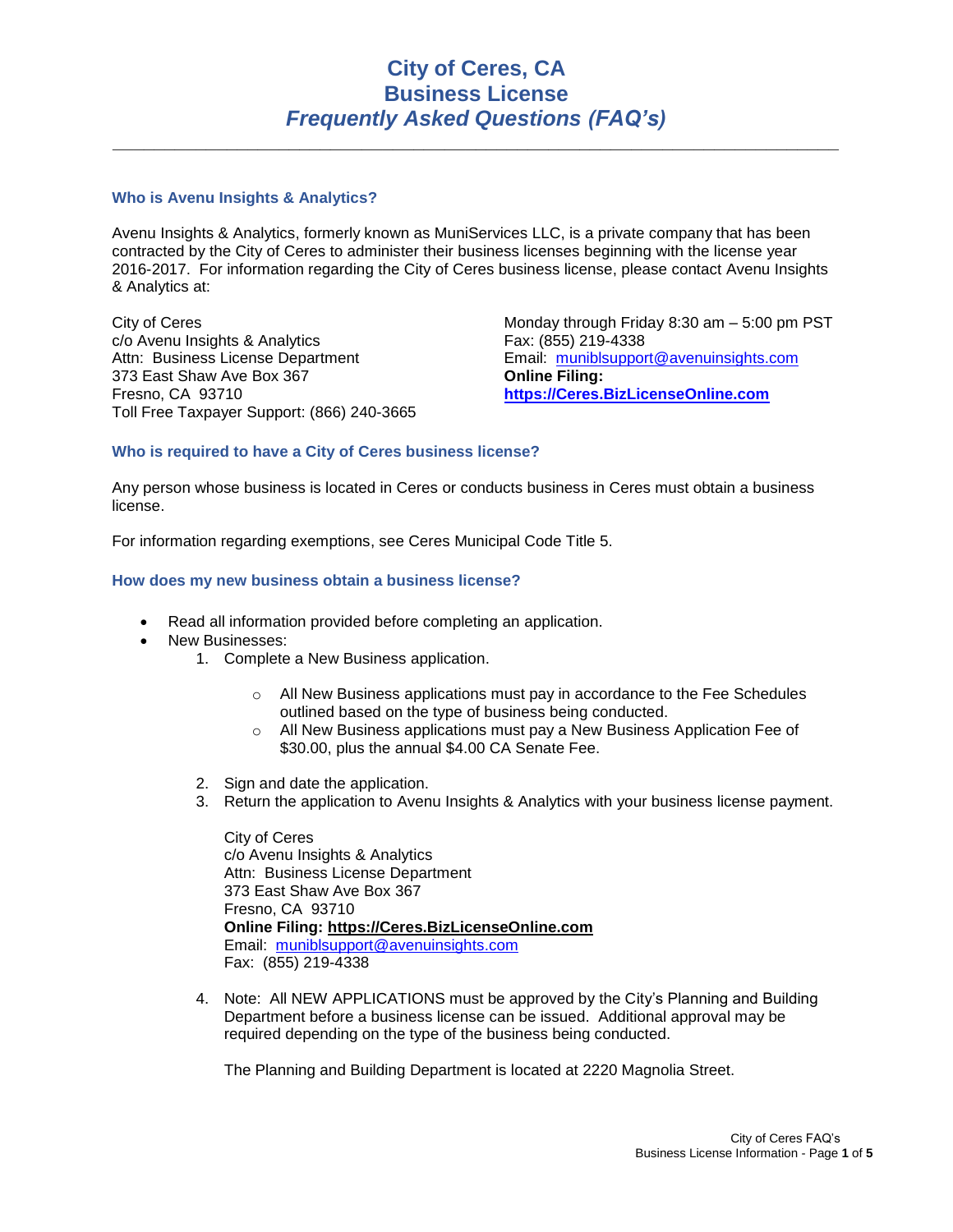### **How is the business tax calculated?**

The business license fee for the City of Ceres is determined by business category/classification. For a complete listing of the business license categories/classifications, calculation instructions and rates, see the City of Ceres Fee Schedule at [www.avenuinsights.com.](http://www.avenuinsights.com/) (For Taxpayers  $\rightarrow$  State: California  $\rightarrow$ Taxpayer Forms  $\rightarrow$  Fee Schedule – Ceres, CA)

# **How long is my license valid?**

- Gross Receipt based licenses are valid April 1<sup>st</sup> through March  $31<sup>st</sup>$ . Annual renewal fee and quarterly declarations must be submitted for accounts to be considered current.
- Flat Rate licenses expire every quarter.

# **How do I renew my business license?**

You may renew online at https://Ceres.BizLicenseOnline.com or by paper form. Avenu Insights & Analytics will mail customized renewal applications to businesses each quarter. However, a blank renewal application is also available on our website at [www.avenuinsights.com.](http://www.avenuinsights.com/) (For Taxpayers  $\rightarrow$  State: California  $\rightarrow$  Taxpayer Forms)

Double check your business category/classification and your rate fee calculation prior to submitting your application and payment. Errors may delay the process.

If you need assistance, please contact:

City of Ceres c/o Avenu Insights & Analytics Attn: Business License Department 373 East Shaw Ave Box 367 Fresno, CA 93710 Toll Free Taxpayer Support: (866) 240-3665 *Monday through Friday 8:30 am – 5:00 pm PST* Fax: (855) 219-4338 Email: [muniblsupport@avenuinsights.com](mailto:muniblsupport@avenuinsights.com) **Online Filing: [https://Ceres.BizLicenseOnline.com](https://ceres.bizlicenseonline.com/)**

# **Where should I post my business license?**

If you have a fixed place of business, the license must be posted in a visible location. If your business is mobile, carry a license with you at all times while conducting business.

# **I used to have a Ceres business license, how do I reactivate it?**

As long as the business information (address, ownership) remains the same, you may reactivate a business license by paying the new license fees and any past due fees and taxes. There must also be a current business license application on file.

# **Do I have to file the Declaration of Gross Receipts forms even if I have earned no income during the quarter?**

Yes. You must submit the gross receipts form to Avenu Insights & Analytics by the due date on the form. Please indicate that \$0.00 gross receipts were earned. You must return the completed form to Avenu Insights & Analytics at the address provided above. You may also email or fax the completed form.

### **What are gross receipts?**

Chapter 5.04.010 of the Ceres Municipal Code defines gross receipts as:

"Includes the total of amounts actually received or receivable from sales and the total amounts actually received or receivable for the performance of any act or service, of whatever nature it may be, for which a charge is made or credit allowed, whether or not such act or service is done as a part of or in connection with the sale of materials, goods, wares or merchandise. Included in "gross receipts" shall be all receipts,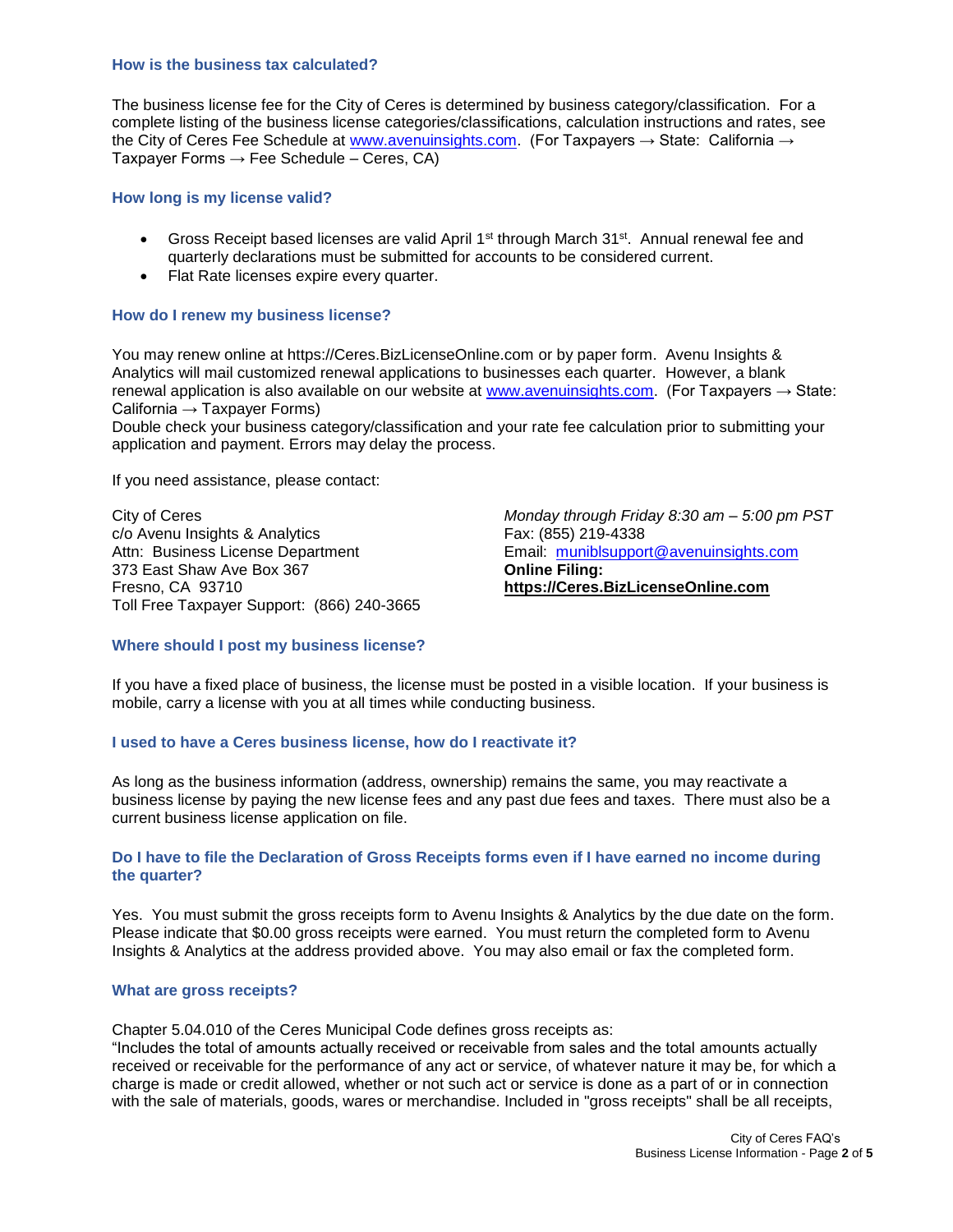cash, credits, and property of any kind or nature, without any deduction therefrom on account of the cost of the property sold, the cost of materials used, labor or service costs, interest paid or payable or losses or other expenses whatsoever. Excluded from "gross receipts" shall be the following: A. Cash discounts allowed and taken on sales; B. Credit allowed on property accepted as part of the purchase price and which property may later be sold; C. Any tax required by law to be included in or added to the purchase price and collected from the consumer or purchaser; D. Such part of the sale price of property returned by purchasers upon rescission of the contract of sale as is refunded either in cash or by credit; E. Amounts collected for others where the business is acting as an agent or trustee to the extent that such amounts are paid to those for whom collected, provided the agent or trustee has furnished the collector with the names and addresses of the others and the amounts paid to them; F. That portion of the receipts of a general contractor which represent payments to subcontractors, provided the general contractor furnishes the collector with the names and addresses of the subcontractors and the amounts paid to each subcontractor, and further provided that such subcontractors secure a license under this Chapter and pay the business license taxes which represent payments received from the general contractor; G. Receipts of refundable deposits, except that refundable deposits forfeited and taken into income of the business shall not be excluded; H. As to a real estate agent or broker, the sales price of real estate sold for the account of others except that portion which represents commission or other income to the agent or broker; I. As to a retail gasoline dealer, a portion of his receipts from the sale of motor vehicle fuels equal to the motor vehicle fuel license tax imposed by and previously paid under the provisions of part 2 of division 2 of the Revenue and Taxation Code of the State of California; J. As to a retail gasoline dealer, the special motor fuel tax imposed by section 4041 of title 26 of the United States Code if paid by the dealer or collected by him from the consumer or purchaser; K. That portion of gross receipts which represent business conducted in another jurisdiction and which portion of gross receipts has been taxed by that jurisdiction, provided the business submits proof satisfactory to the collector of such taxation and the payment thereof."

# **My business is exempt. Do I still need a City of Ceres business license?**

No. Businesses who are exempt based on City of Ceres Municipal Code Title 5 are not required to obtain a business license. However, proof of exemption must be presented. Exempt businesses are required to notify Avenu Insights & Analytics in response to notices received or if their exempt statuses have changed.

# **Do I need a business license if I work out of my home?**

Yes. All home-based businesses must complete the Home Occupation Permit application prior to being issued a business license. The completed document, along with a completed new business application, must be taken to the Planning and Building Department located at 2220 Magnolia Street. For additional information, you may contact the Planning and Building Department at (209) 538-5774.

After obtaining the Home Occupation Permit, return the new business license application with fee to Avenu Insights & Analytics.

Once Avenu Insights & Analytics receives your approved application and license fee payment, an Official City of Ceres business license will be mailed to the mailing address on the application.

### **I do minor consulting on a part-time basis. Do I have to obtain a Business license?**

Yes, businesses both large and small are required to obtain a Business license to be in compliance with the City Code.

#### **What if I have more than one business or more than one location?**

If you own more than one business, a separate business license is required for each type of business and for each location in Ceres.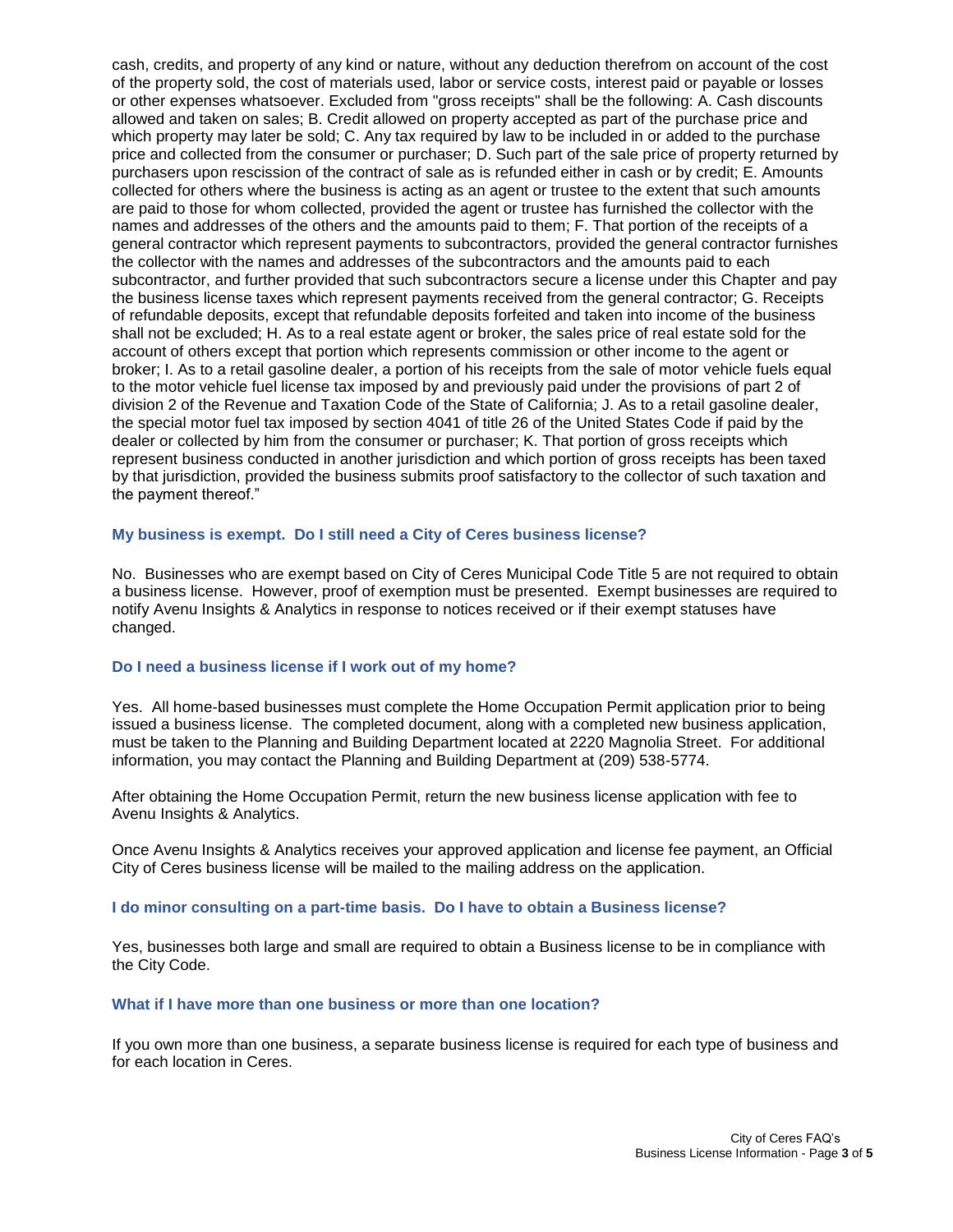**I live in Ceres, but my business is located outside the city limits. What are my liabilities for the City of Ceres?**

As long as you do not have a physical location inside the city limits of Ceres, there is no need to obtain a City of Ceres Business license. However, if you conduct any function of your business inside the city limits then a business license would be required.

# **I have a physical location inside the city limits of Ceres; however, that location does not generate any gross receipts. Do I still need to obtain and pay for Business license?**

Yes, if this business location is inside the city limits of Ceres and is primarily for clerical purposes and support and the actual business location is elsewhere, you will need to obtain a business license.

# **My business entity (Corporation, LLC, Partnership, etc) is entirely passive and/or dormant and it is just paying a minimum fee to the Secretary of State. Is my business required to get a City Business license?**

Yes, if your business is registered as active with the Secretary of State and reporting on a business return with the FTB and IRS, it will need to obtain a business license. By maintaining a business entity within the City, whether transacting public business or not, it is considered operating a business.

### **I just purchased a business. Can I use the business license from the previous owner?**

No, a business license cannot be transferred or re-assigned. As the new owner, you will need to apply for a new business license in your name.

#### **What if I close or sell my business?**

Business licenses are NOT automatically canceled. We need to hear from you. You may email us at muniblsupport@avenuinsights.com, send written notification or call us toll free at (866) 240-3665. Please be prepared to provide the date that the business closed or was sold, the gross receipts up to that point and the name of the new owner if applicable.

### **What if my business has changed locations?**

If your business has a change of physical address, you must complete a new business application and obtain approval from the Planning and Building Department before a business license can be issued. Upon approval and payment of a \$15.00 Change of Physical Location fee, your business license can be updated to reflect the new location address and reissued.

### **Do I need to register my business name?**

If using a Fictitious Business Name or DBA (doing business as), you will need to register with the Stanislaus County Clerk/Recorder's office.

Phone: (209) 525-5250 Address: 1021 – I Street; Modesto, CA 95354 Website: http://www.co.stanislaus.ca.us (County Services link → Clerk Recorder → Fictitious Business Name Forms)

If you are considering becoming a corporation (stock or nonprofit), a limited liability company or a partnership (limited or limited liability), you must file with the Secretary of State's Office.

Phone: (916) 657-5448 Website: www.sos.ca.gov